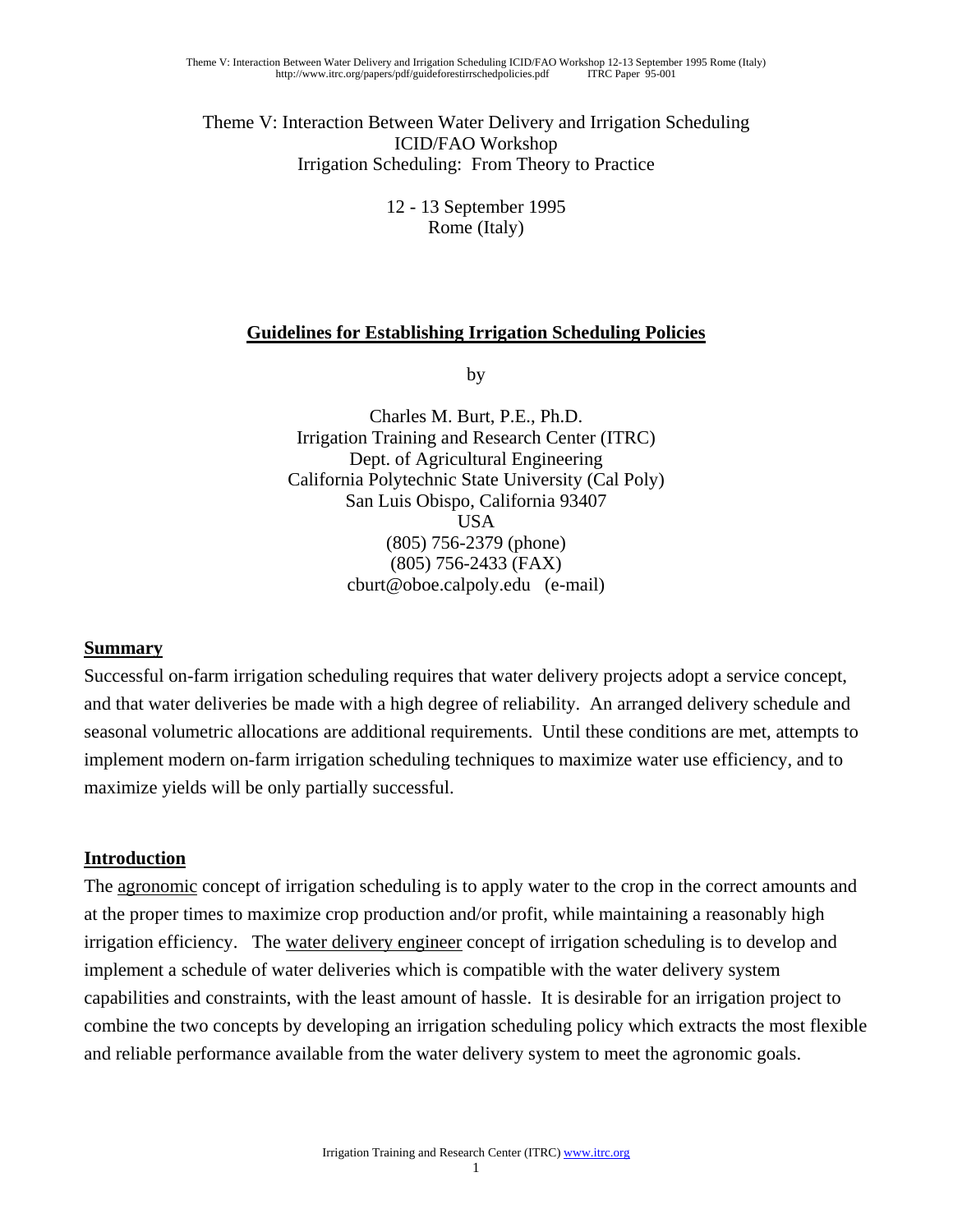Various theoretical computer models have been developed which examine the complex hydraulics of water delivery systems together with the evapotranspiration/soil water balance concepts in the field. This author believes that the most beneficial uses of such models are associated with training or examining general patterns of water use. They generally have little or no practical use in terms of implementing a desirable schedule of water deliveries on a real time basis, if the goal is to maximize personal farmer initiative and crop yields. Farmer initiative is very important, as it will impact many on-farm decisions, the willingness to pay for water, and the desire to maintain (or not destroy) project facilities.

Successful irrigation scheduling must be simple to implement and easy to understand, from both the farmer and project management personnel standpoints. Practical irrigation scheduling policies must also recognize that hydraulic, weather, crop, and soil conditions are variable and dynamic. Irrigation scheduling programs must be robust enough to withstand physical and human uncertainties.

This paper points out a number of factors which the author feels are very important for implementing a viable irrigation water management scheme which includes irrigation scheduling as one component.

# **Flexibility**

A discussion of irrigation scheduling must consider the degree of flexibility which is to be offered to the farmer (or to a group of farmers). Flexibility has three components: (i) frequency, (ii) flow rate, and (iii) duration. There are numerous variations of these three components, and many authors have developed terminology to describe various types of delivery schedules, such as "rotation", "arranged", and "limited rate demand".

In theory, it would be nice if farmers had water available on complete demand. In practice, areas with very advanced on-farm irrigation systems, such as California, do well with an arranged schedule. The following conditions are generally required in California for an arranged schedule if optimum on-farm irrigation efficiency and crop yields are to be obtained:

- 1. The flow rate must be large enough to minimize labor requirements.
- 2. The farmer should be able to open and close his own turnout (offtake) without needing a project employee present.
- 3. The water can be ordered within 24 hours advance notice. If a farmer has a known weekly schedule, the water supplier can provide that schedule without being re-notified.
- 4. The water is available on a volumetric basis, which allows both the farmer and district to understand that there is an upper limit to the amount of water available for a season/year. Furthermore, the flow rate and volume delivered per irrigation is controllable and is known to the farmer in advance.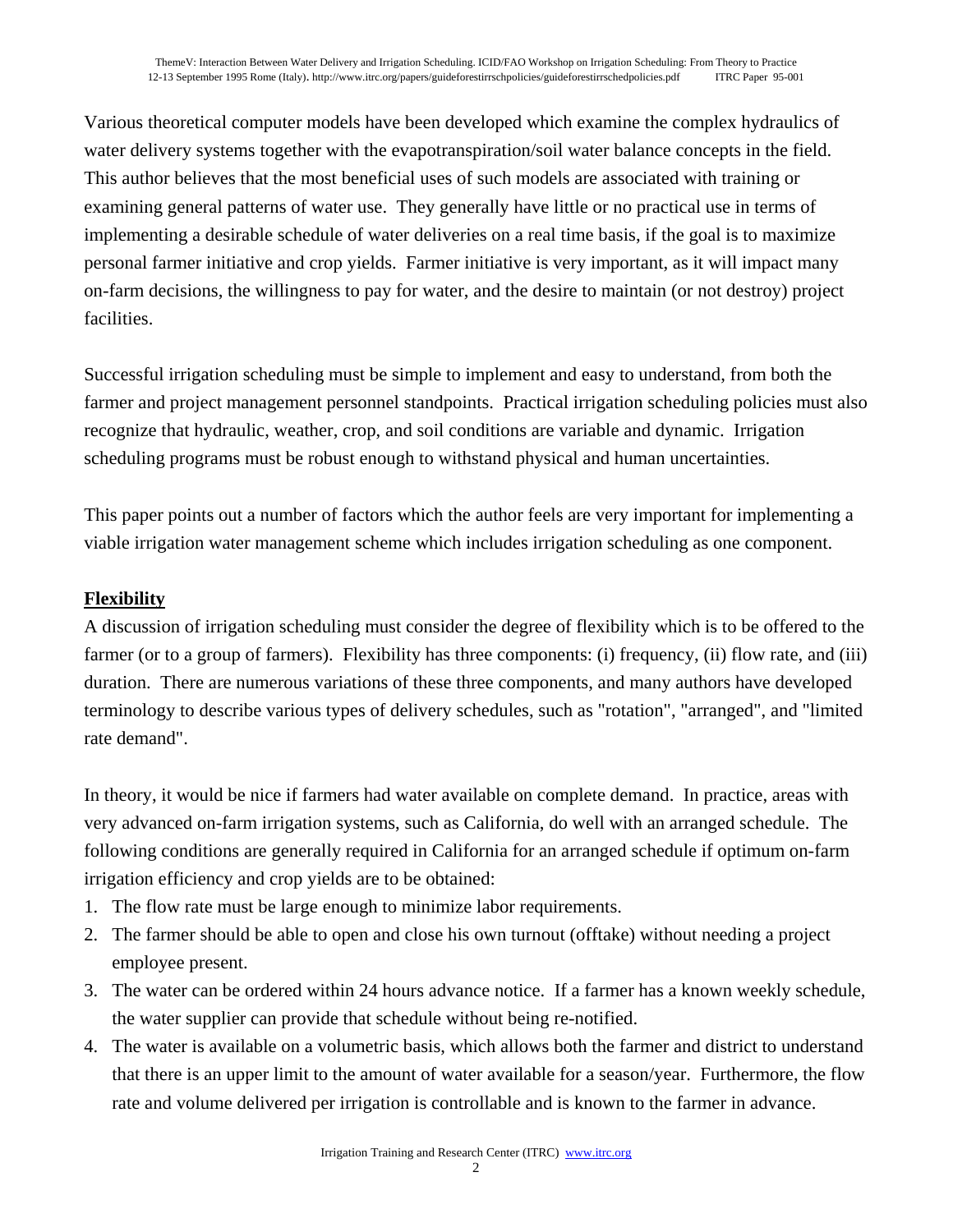- 5. The water delivery can be shut-off at any time by the farmer with minimal or no advance notice.
- 6. The flow rate and duration of irrigation can be changed from one irrigation event to another.

Additional water management flexibility is sometimes obtained downstream of the offtake with reservoirs, or with conjunctive use of well water.

It must be acknowledged that in many countries, this degree of flexibility cannot be given to individual farmers because the fields are too small. However, this degree of flexibility may be given to a larger farmer unit area of 50 ha.

Certainly, all farms in California do not receive water with as much flexibility as described above. However, as water management becomes more important most California water districts are rapidly moving toward providing such flexibility.

#### **Who's the Boss?**

A key idea abides within the flexibility criteria outlined above -- the government does not dictate the schedule of irrigations on a farm. Government agencies rarely have the expertise, manpower, or ability to determine the optimum schedule of irrigations on individual fields, much less implement that schedule. How many engineers have seen the well-defined rotation schedules displayed prominently on boards in irrigation projects, and to realize that they exist only on the board? We should recognize the failure of such attempts and move on to other options.

Water delivery agencies should be cognizant of the fact that their responsibility is to provide service, not to dictate schedules. The only way this concept of "service" can possibly work is if the water delivery system is broken into "levels of service". The main canals provide service to the secondary canals, which in turn serve the distributaries, which serve the offtakes, etc. Obviously, all canals and levels cannot provide service of the same flexibility or reliability. For example, run-of-the-river schemes have inherent limitations that reservoir-supplied projects do not. Nevertheless, when the concept of service is wholeheartedly adopted by project staff, amazing agronomic and social improvements can be made.

Of course, providing service means a shift in power and attitudes. It requires a shift from pride in power to pride in service. The prospect of relinquishing power may also bring up the following question: How can project managers prevent anarchy if the project management is not able to dictate water delivery schedules?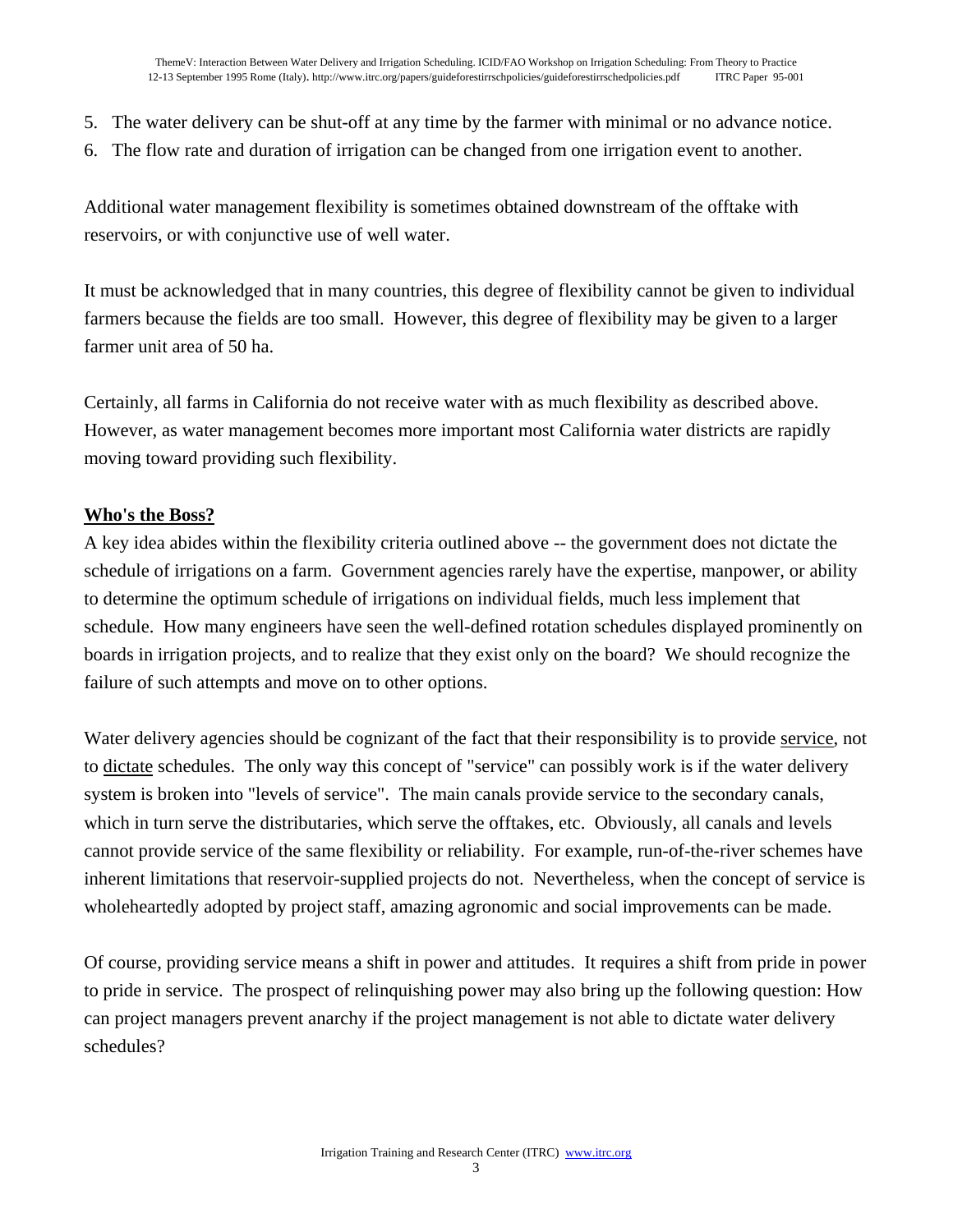This question often ignores reality. In many projects one should ask: Is the present state of water delivery anarchy due, at least in part, to the impossible water delivery schedules which are theoretically imposed on the water users (at any level in the delivery system) by project management?

## **Risk, Volumetric Deliveries, and Details**

We must remember that farming is risky business, and the farmer is the one and only person that truly takes a risk. Therefore, the farmer should be given water with as much flexibility as possible so that the farmer can manage his water well and minimize his risk. The water agency, however, only has a certain amount of water available, and there are system design constraints (which can often be overcome) that put limitations on flexibility. The water agency, once it buys into the service concept, will do its best to provide the maximum flexibility possible.

How is water wastage minimized if flexibility is provided? Quite simply -- farmers must be allocated a known and reasonable volume of water. When that volume is used up, there is no more water forthcoming unless the farmer can purchase water from other farmers. Does this mean that modern onfarm irrigation scheduling is impractical on most existing projects until volumetric deliveries are established? This author believes that the answer is yes.

There is another point to consider -- there is no justification for project authorities to concern themselves with the details of developing on-farm irrigation schedules. Those details are too complicated for central authorities to tackle. Instead, the burden should be placed on the farmer, who will willingly pick up that burden -- if the volume of water is known and guaranteed.

This does not say that project authorities should not assist farmers with demonstrations and technical assistance regarding irrigation scheduling. If the demonstrations and technical assistance are simple and worthwhile, the farmers will adopt the recommended practices. If "modern" irrigation scheduling schemes have not been adopted by farmers, those schemes must not have provided substantial, identifiable benefits.

This discussion highlights several key points:

- 1. Good water management and irrigation scheduling require volumetric allocations and volumetric deliveries. How can farmers begin to think in terms of proper depths of irrigation (i.e., irrigation scheduling) unless this is so?
- 2. There must be an ability to withhold water from farmers once they use up their allotment.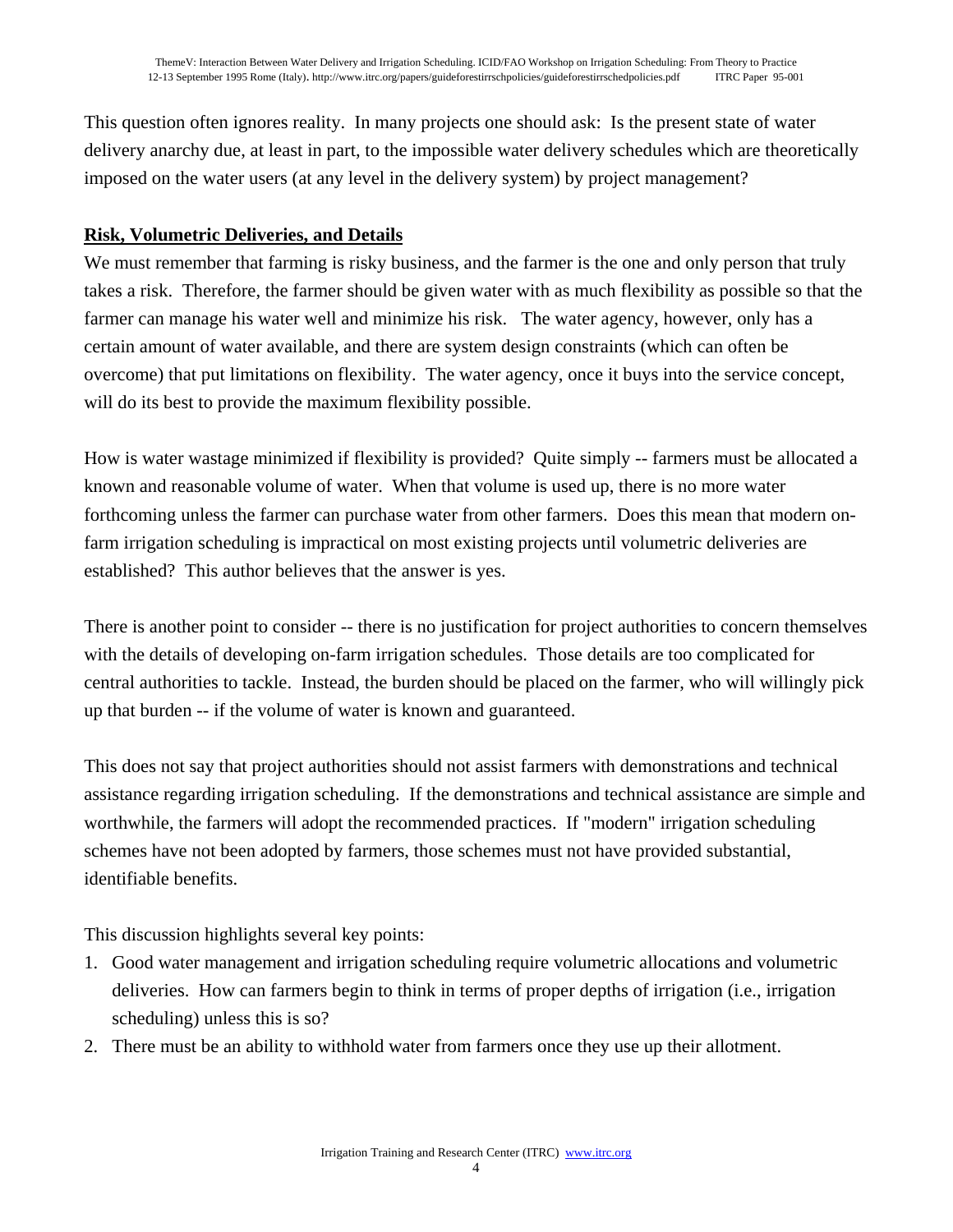3. The water volume must be provided in a fashion that it is usable and beneficial. If a volume is allocated, but that volume is only available in an unreliable or untimely manner, the program will fail.

Such a volumetric delivery program requires extensive programs to make farmers aware of the concepts of water depths and volumes, basic crop water use, and soil water holding capacity. These programs do not depend upon sophisticated soil moisture monitoring equipment, remote sensing, or other such elaborate devices/tactics.

## **Reliability**

Irrigation scheduling discussions often concentrate upon crop water requirement computations and the degree of flexibility needed for water deliveries, just as was done in the previous paragraphs.

We must not lose sight of the fact that unless the water deliveries are reliable, confidence in a new program will be immediately lost and irrigation scheduling programs will be disasters. Given a choice between a program having high flexibility but unreliable deliveries (due to operator errors, technical difficulties, politics, etc.) versus a less flexible but very reliable system; the latter is preferred.

## **What About Those Computer Programs?**

FAO has been a leader in publishing information about weather-based evapotranspiration predictions. Numerous conferences, including this one, provide additional insight to the mathematics and details of computerized on-farm irrigation scheduling. Irrigation scheduling computer programs have been available through government programs and commercial irrigation scheduling companies in the U.S. since the early 1970's. Noting that there are always exceptions to any rule, the author believes that the two major benefits of these computer programs have been:

- 1. They have provided education for many farmers. If, however, the major benefit has been education rather than real-time decision support, one must ask if there is an easier way to transfer the information to farmers.
- 2. They provide a data base, or accounting of irrigation for farmers with multiple crops and fields. Although this may be important for many U.S. farmers with diversified crops, it is not a typical need of small farmers in most countries.

In California, well under 5% of the farmers personally own and use such computer programs for realtime information, even though they are readily available. Government assistance programs in California have largely moved away from providing real-time scheduling and soil monitoring of individual fields.